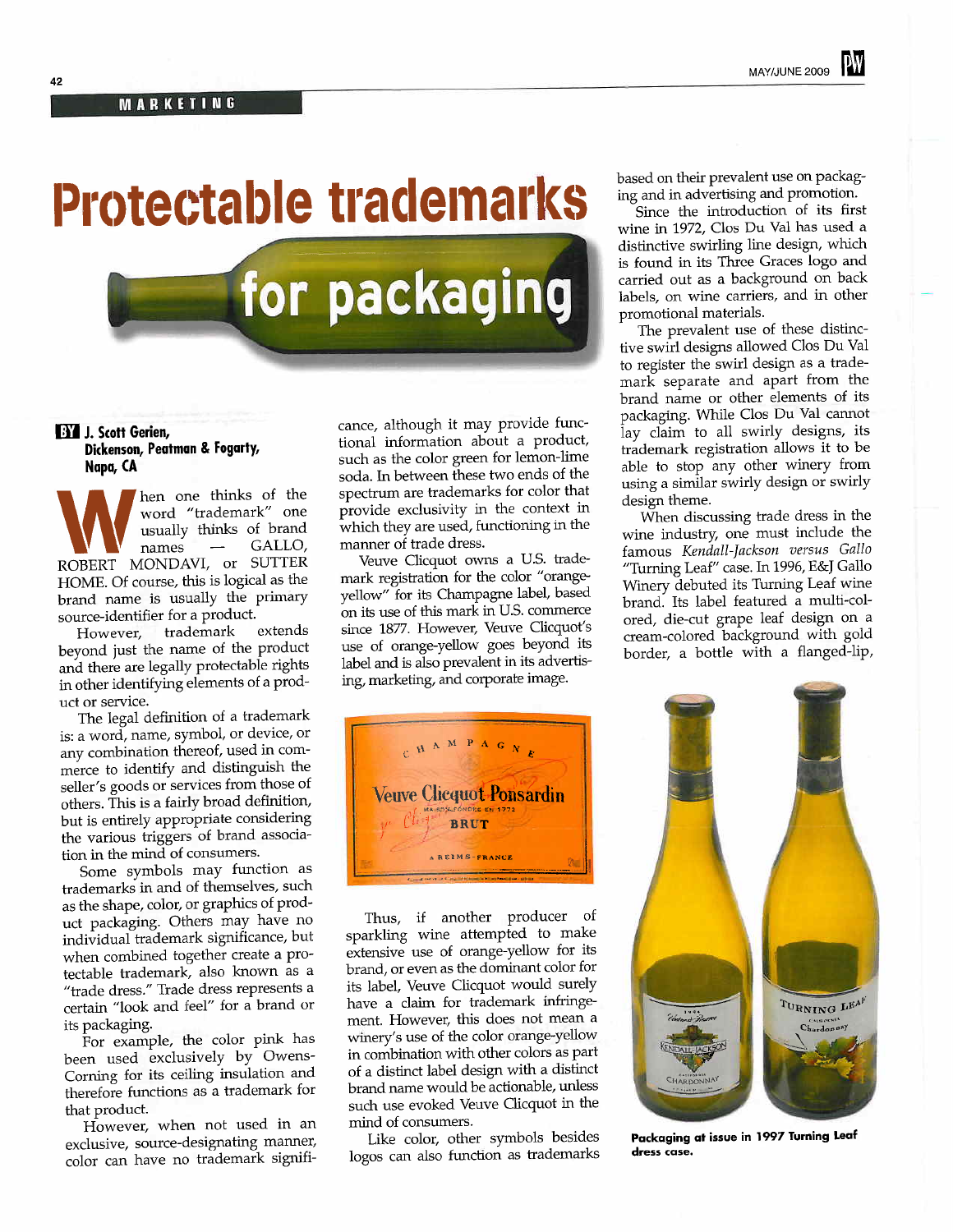-



exposed cork, no capsule, with a brown neck-label (also with a gold border).

For several years prior to 1996, the flagship wine of Kendall-Jackson Wine Estates also featured a multi-colored grape leaf design within a rectangular cream-colored label with a gold border on a bottle with a flanged-lip, exposed cork, no capsule, with a brown necklabel and gold border. Several elements of the trade dress were introduced at different times; the multi-colored leaf

dull

in 1983, other package changes thereafter.

There were obvious diferences between the packages, most notably the shapes of the grape leaves and brand names, Kendall-Jackson and Turning Leaf.

However, there was an arguably similar "look and feel" between the two packages and Kendall-Jackson was receiving calls from consumers suggesting that the Turning Leaf brand was being perceived by them as a second-label brand from Kendall-Jackson.

While the judge found sufficient similarity between the packages to reject Gallo's summary judgment request for a ruling as a matter of law, the jury ultimately found in favor of E&J Gallo and rejected Kendall-Jackson's claims of trade dress infringement.

An example of a dispute where the similarity of the trade dress at issue was perhaps more obvious than in the Turnig Leaf case involved the label design for Alexis Cabemet by Swanson Vineyards (Oakvile, CA).

In 1996, Swanson introduced a distinctive label design for the Alexis wine. The label featured a black background with the Alexis name in a distinctive white handwriting style with a red heart over the letter "i," with "Swanson" in gold lettering above,



ëvOAK transforms ordinary wines into extraordinary wines.

dazzle



707.259.4988 www.oaksolutionsgroup.com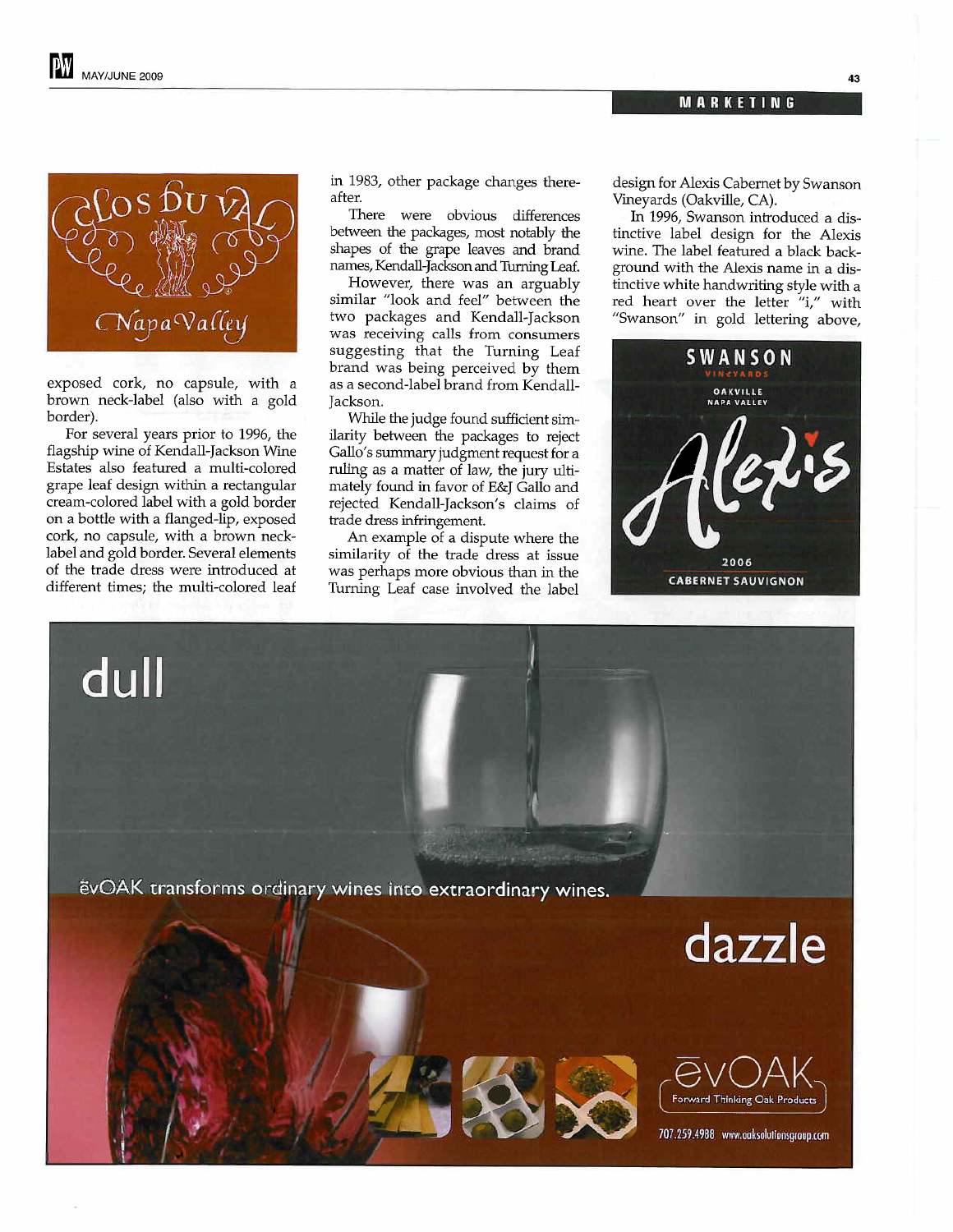and the vintage, style, and origin in gold lettering below.

In 1999, Swanson Vineyards personnel discovered a "Nicole" Languedoc red wine from France that appeared to have appropriated all of the graphic elements of the Alexis label, albeit with a different brand name.

When contacted by Swanson Vineyards, the French producer agreed to change the label on future vintages and Swanson agreed to allow the French producer to sell through the limited amount of offending wine that had already been imported into the U.S.

Whle there are those people who will undoubtedly take the position that there was no infringement in the Alexis case because the alleged infringer used a different brand name for a distinctly different type of wine, the law clearly suggests otherwise.



LANGUEDOC RED WINE BOTTLED BY DOMAINE PAUL MAS CHATEAU DE CONAS - PEZENAS - FRANCE

## Take-home advice to brand owners

Consumers, in general, have an imperfect recollection of brands. This is especially true in the wine industry, where the total number of wine brands in the U.S. market at anyone time easily exceeds 5,000. Accordingly, when a product has a distinctive "look and feel," consumers may be more likely to remember the trade dress than the brand name. Thus, trademark law provides protection for distinctive trade dress and trade dress elements to promote fair competition and safeguard con-

Wine brand owners should keep in mid the legal protections for trade dress in defending their own brands and should also respect the rights of others in the adoption of new labels and package designs. This article is not meant to suggest that every label or package design is unique and protectable, because it is not.

However, when a label or package design is "inspired by" that of another, or certain distinctive elements of a label or package design are "borrowed," then you are at greater risk. This is something to be especially mindful of when your labels and package designs are not